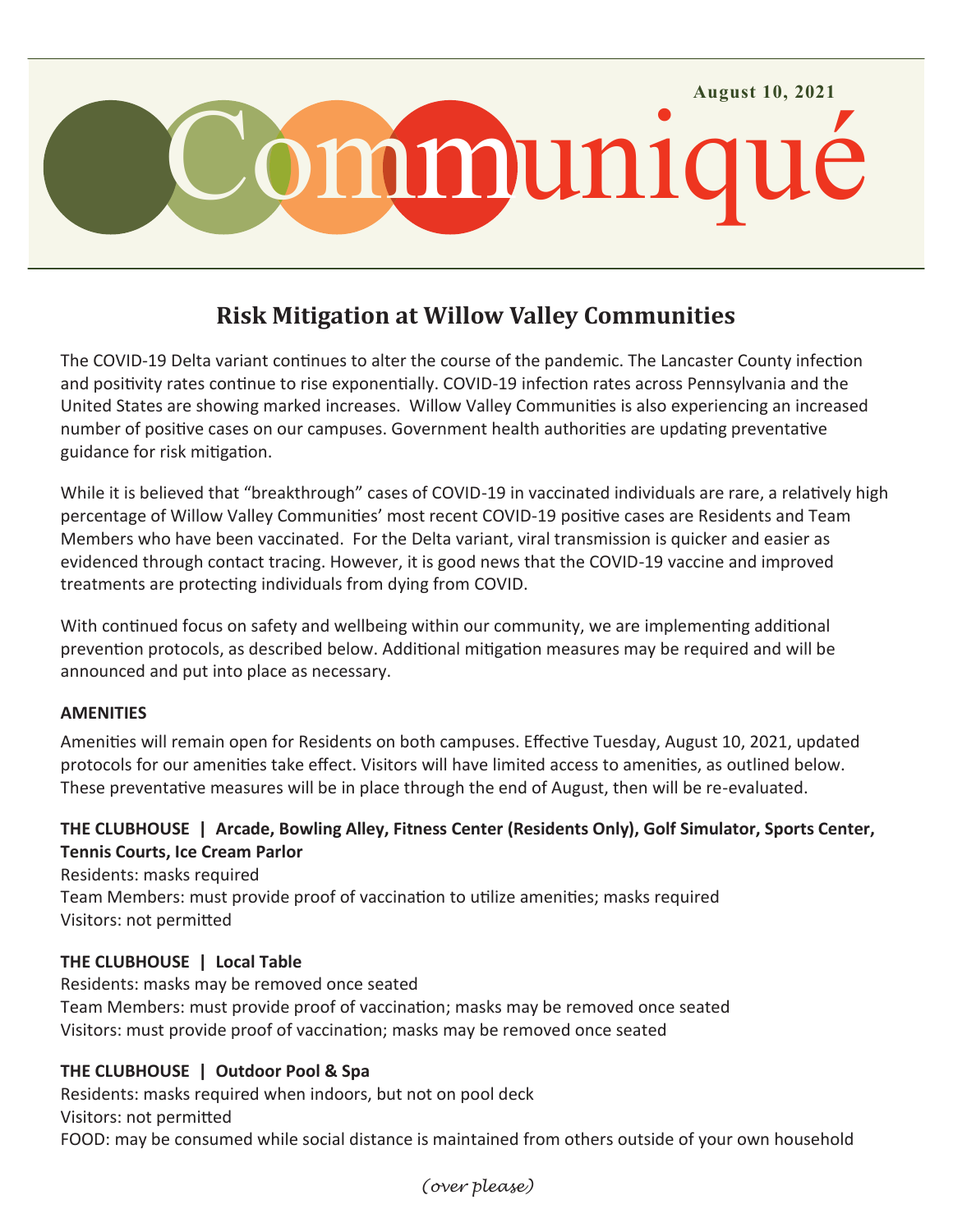## **COMMUNITIES | Dining Rooms – All Meals (Manor, Lakes, North, Four Seasons)**

Residents: masks may be removed when actively eating Team Members: lunch only; masks may be removed when actively eating Visitors: NOT permitted; 'To-Go' meals are available

#### **COMMUNITIES | Public Areas – Auditoriums, Lobbies, Libraries, Business Centers, etc.**

Residents and Team Members: masks required Visitors: masks required; NO PUBLIC CONSUMPTION OF FOOD

## **CULTURAL CENTER | Aquatics & Fitness Centers**

Residents: masks required when not in pool Team Members: must provide proof of vaccination to utilize amenities; masks required when not in pool Visitors: not permitted

## **CULTURAL CENTER | Day Spa**

Residents: must provide proof of vaccination for facials/facial waxing only; masks required for all other services Team Members: must provide proof of vaccination; masks required for all services except facials/facial waxing Visitors: must provide proof of vaccination; masks required for all services except facials/facial waxing

## **CULTURAL CENTER | Upper Level Amenities**

Residents: masks required Team Members: masks required Visitors: must provide proof of vaccination to utilize amenities; masks required FOOD: NO PUBLIC CONSUMPTION OF FOOD

## **DINING VENUES | Market Place at Lakes, The Overlook at North, Vitality Café at Cultural Center**

Residents: masks may be removed when actively eating Team Members: "To-Go" meals permitted; masks may be removed when actively eating Visitors: masks required; no in-venue dining; "To-Go" meals available

## **GROUP GATHERINGS**

FOOD: no food will be offered or available in large group events/gatherings

## **GUEST SUITES**

Visitors: masks required when indoors FOOD: may remove masks when actively eating in the dining area

## **MASK PROTOCOL**

Current Willow Valley Community mask protocol requires that everyone wear a mask covering their nose and mouth while on our campuses. Please reference our August 6, 2021 Communique for additional details.

## **NORTH | Pool**

Residents: masks required when not in pool Visitors: not permitted

## **PERSONAL RISK MITIGATION**

Again, **each Resident should make personal choices regarding risk mitigation as you consider engaging in campus activities.** When making these decisions, give consideration to the medical risk that COVID-19 poses relative to the importance of the activity for you.